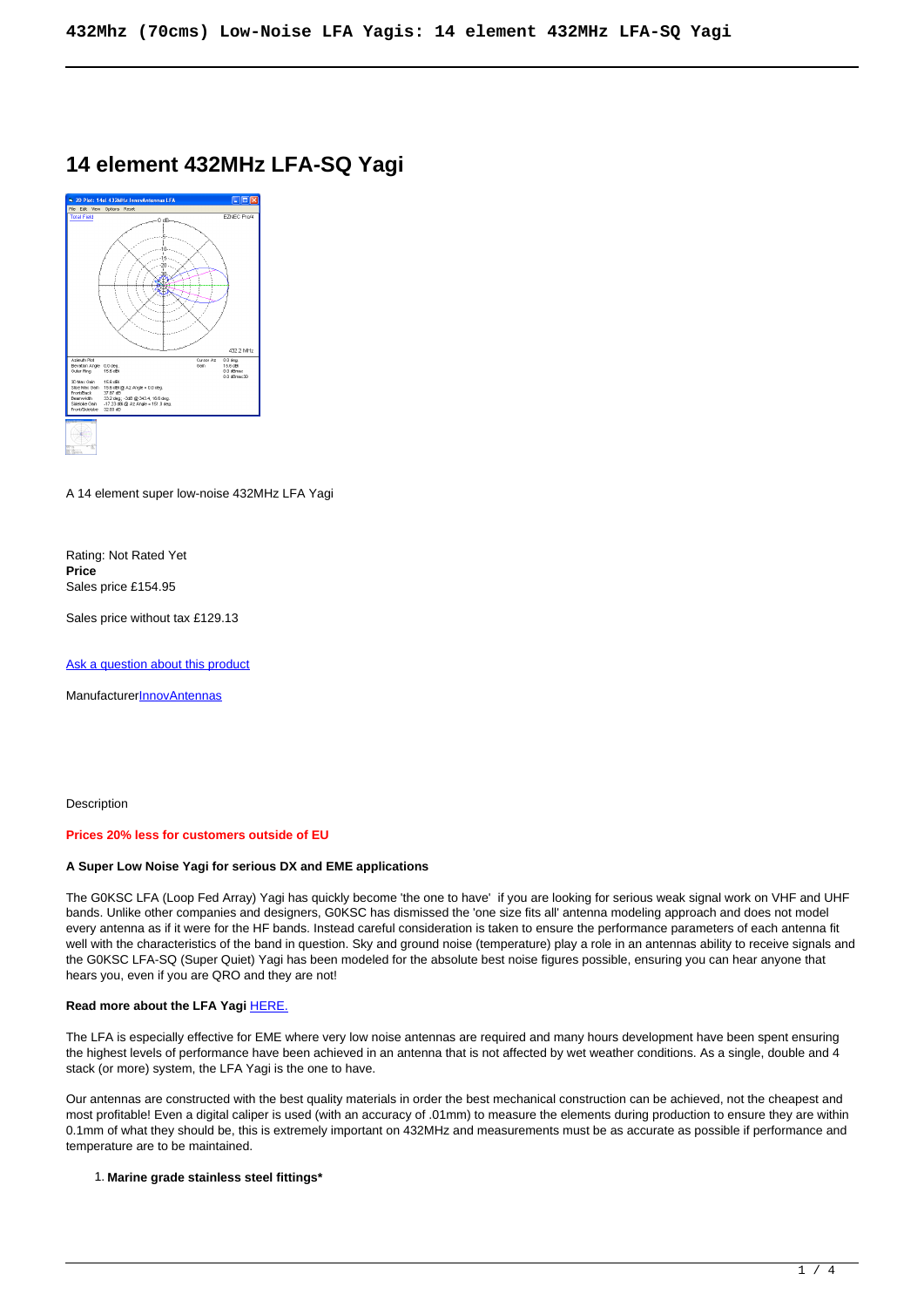- 2. **Original and best Stauff Insulator clamps**
- 3. **Mill machined for pin-point accuracy throughout**

If you are looking for the best of the best from both a performance and mechanical construction perspective then look no further, you have come to the right place!



**Performance Gain:** 15.60dBi @ 432.200MHz **F/B:** 37.87dB @ 432.200MHz **Peak Gain:** 15.69dBi **Gain 10m above Ground:** 21.51dBi **Peak F/B:** 38.89dB **Power Rating:** 3kw **SWR:** Below 1.1.1 from 431.00MHz to 433.00MHz **Boom Length:** 2.874m **Stacking Distance Vertically:** 0.9-1.05m (best trade-off 1.022m) **Stacking Distance Horizontally:** 0.9-1.15m (best trade-off 1.093m) **Following figures calculated at 432.200MHz 2 Stacked Vertically 10m up @ 1.022m spacing - Gain:** 24.21dBi **2 Stacked Vertically 10m up @ 1.022m spacing - F/B:** 42.86dBi **2 Stacked Horizontally 10m up @ 1.093m spacing - Gain:** 24.30dBi **2 Stacked Horizontally 10m up @ 1.093m spacing - F/B:** 39.24dB

**4 Antennas 1.022m V x 1.093m H Gain:** 21.05dBi, **F/B:** 44.61dB (free space)

**Sky Temperature:** 21.2 Kelvin @ 432.200MHz

**G/T Figure:** 7.79dB @ 432.200MHz

### **Specification**

This antenna has all parasitic elements made from 1/4 inch aluminum rod. The LFA loop is constructed from 4 pieces of aluminum tube. The sections in-line with the parasitic elements are 1/2 inch while the end sections of the loop are 3/8 inch allowing the user to adjust the loop for best SWR. All elements are fully insulated from the boom, held in place by high quality UV resistant **RF neutral insulators** which in-turn are held to the boom via stainless steel fixings and fittings.

The boom on this antenna is 1.25 inch square (31.75mm)

If you want an antenna to last and perform in all weathers without SWR or bandwidth shifting, this is it.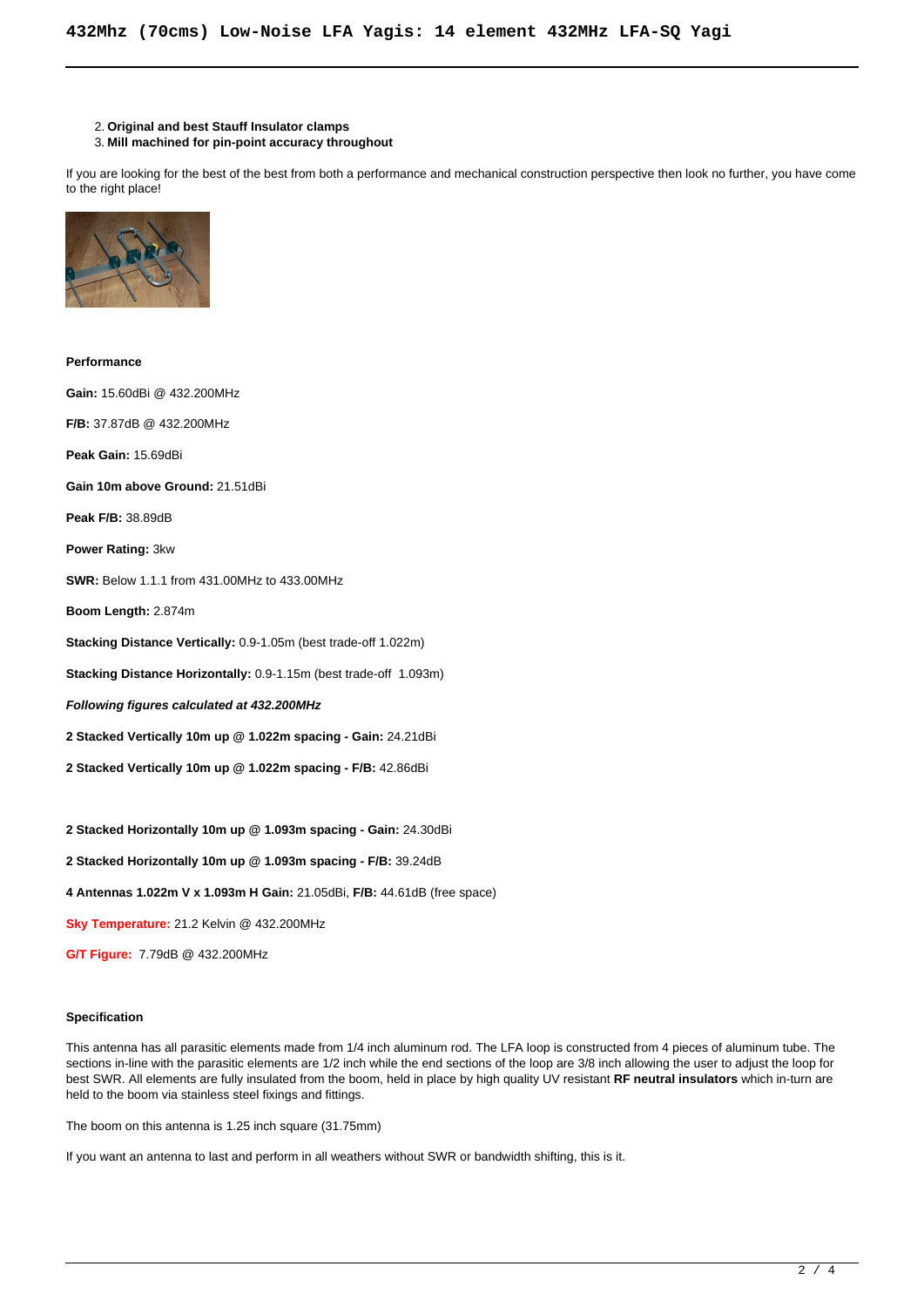

# **Azimuth Plot**



# **Elevation Plot**



**Single antenna 10m above average ground**